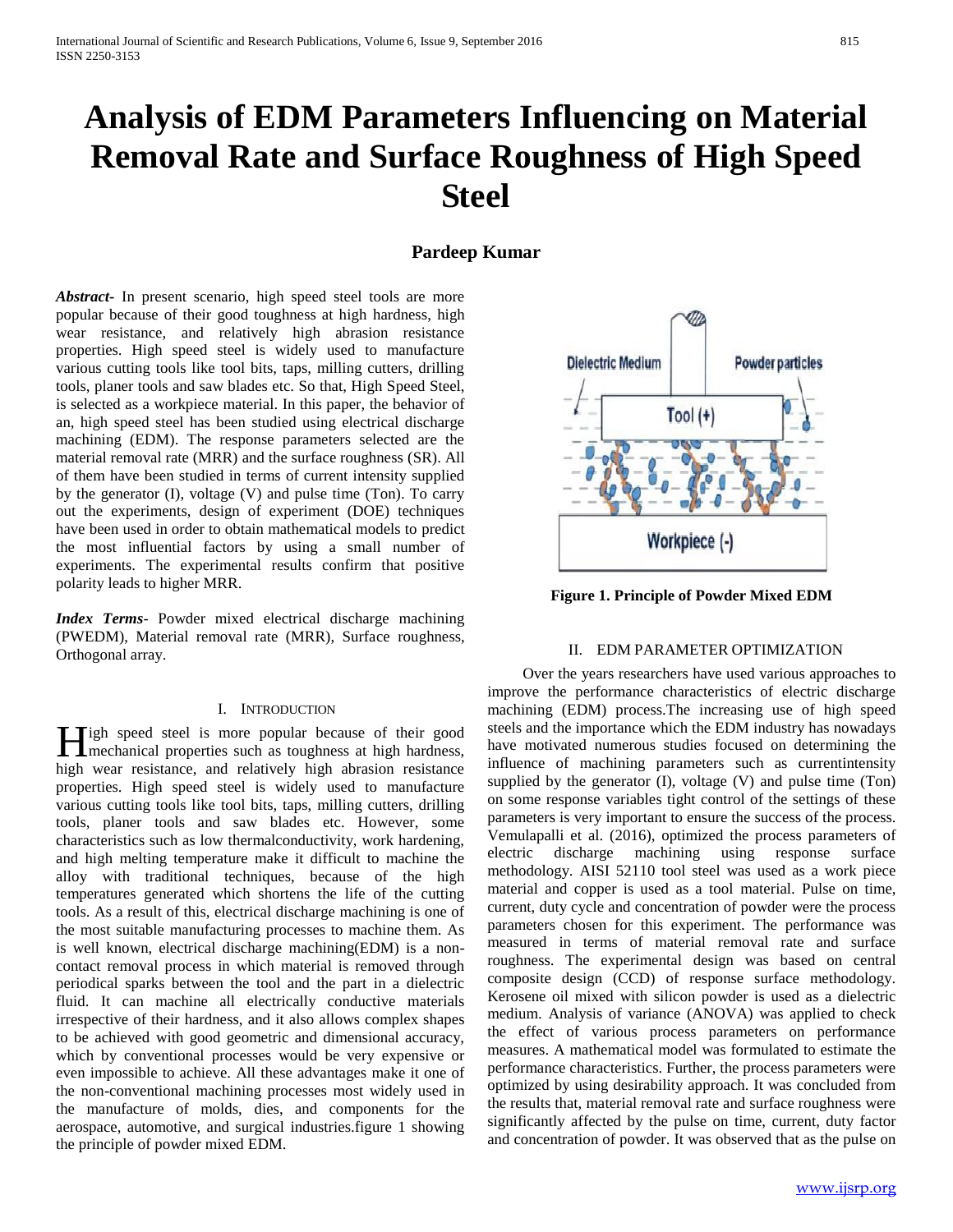time, current, duty cycle and concentration of powder increases, the material removal rate and surface finish also increase. Sundaram et al. (2016), investigated the effect of tool material on the performance characteristics of powder mixed electrical discharge machining of OHNS Die Steel. Copper with titanium carbide and copper with tungsten carbide were used a tool material. The experiments were performed on OHNS Die Steel work piece. Various parameters namely pulse on time; pulse off time, current and voltage were selected as process parameters. The performance was measured in terms of material removal rate and tool wear rate. Taguchi method was used to design the layout of experiment. Further, Analysis of variance was used to find the significant factors affecting the response characteristics. It was concluded that, copper with tungsten carbide tool provide more material removal rate and less tool wear rate as compare to copper with titanium carbide tool. Further, it was concluded that as the current and pulse on time increases, the material removal rate also increases. On the other hand, as the voltage and pulse off time increases, the material removal rate decreases. Karandeet al. (2016), studied the effect of process parameters of electrical discharge machining on tool wear rate. In this study, the authors were investigated the variation of tool wear rate with the varying process parameters. Pulse on time, pulse off time and discharge current were the process parameters selected for this experiment. Taguchi L9 orthogonal array was used to perform the experiment. The experiments were conducted on EN 31 steel using copper electrode. From results, it is observed that discharge current was the most significant parameter for tool wear rate followed by pulse on time and pulse off time. It is also concluded that, with the increase in discharge current and pulse on time, the tool wear rate also increases. On the other hand, as the pulse off time increases, the tool wear rate decreases. Younis et al.(2015),investigated the effect of tool material on surface roughness and to avoid residual stresses during electrical discharge machining. For this experiment, two types of electrode material were chosen namely, Dura graphite and Poco graphite EDMC-3. Two grades of tool steels namely DIN 1.2080 and DIN 1.2379 were chosen as a work piece material. To prepare the specimens for Electrical Discharge Machining process, the base material were machined by Electrical Discharge Machining to remove the undesired material at various machining conditions i.e. rough, medium and soft according to the pulse on time and pulse off time. The scanning of specimen was done by scanning electron microscope (SEM) to study the effect of electrode of material upon the surface roughness and cracks. After that, the X- ray diffraction technique was used to measure the residual stresses. From results, it was observed that POCO graphite EDMC-3 electrode results higher residual stresses compared with Dura graphite tool. Also the soft Electrical Discharge Machining exhibited higher residual stresses as a result of higher pulse on time.Santoki et al. (2015),studied the effect of pulse on time, pulse off time and current on overcut during electrical discharge machining process. Three electrodes as graphite, copper and silver were used to study the machining effect on SS 304 work piece material. The experimental design was based on Taguchi technique. It was observed that the copper material was more suitable for electrode material and current was the most effective parameter followed by pulse on time and pulse off time. For all the three electrodes the authors also observed that, with the

increase in current and pulse on time, the overcut also increase and as the pulse off time increases then overcut decreases.Murickan et al. (2013), observed the effect of process parameters for electric discharge machining on stainless steel 316 L using copper electrode. Compressed air was used as dielectric medium. The process parameters selected were discharge current, pulse on time, spindle speed and duty cycle. The layout of design of experiment was based on central composite design (CCD). From results it was concluded that MRR was influenced by discharge current followed by pulse on time and duty factor. However, the tool wear rate was influenced by discharge current and duty factor. Kumar et al., (2012), studied the effect of tool material on the performance measures of electric discharge machining. The influence of various process parameters on MRR, TWR and SR were also studied. The experiments were performed on EN 31 steel using copper, aluminium and EN 24 electrodes. The process parameters selected were discharge current, pulse on time and flushing pressure. It was observed that, discharge current was the most effective parameter for MRR and TWR. Further, it was observed that copper electrode gave high MRR and less TWR whereas EN 24 gave less surface finish.

#### III. EXPERIMENTAL WORK

 The experiments are performed on ELEKTRA EMS 5535 Die Sinker type of EDM machine. EDM oil mixed with silicon powder is used as a dielectric fluid with external pressure flushing. The grain size of the particles of silicon powder are 10 µm. Experiments are conducted with straight polarity i.e. electrode is connected with negative terminal of power supply system. The pulsed discharge voltage is applied in various steps. External pressure flushing is used to flush the EDM oil between the spark gap. High Speed Steel is used as a work piece material and a cylindrical shaped copper tool with 6 mm in diameter is used as an electrode. The layout of design of experiment is based on Taguchi L9 orthogonal array. In this experiment pulse off time, duty cycle, flushing pressure, spark gap and concentration of powder are kept constant 8µs, 6%, 0.3 kgf/cm2, 0.02 mm and 10g/l respectively. A constant spark gap can be maintained with the help of a servo control mechanism. Total eighteen number of experiments are performed out of which nine experiments are conducted by using EDM oil as a dielectric medium and the remaining nine experiments are conducted by using Silicon powder mixed EDM oil as dielectric medium. An electronic weighing machine is used to weigh the work piece before and after experiment for calculation of material removal rate. The capacity of weighing machine is 300 gram and accuracy is 0.001 gram.

## **3.1 Work material & cutting tool (Electrode)**

 In present study, High Speed Steel is used as a workpiece material. The work piece mounted on fixture is shown below in figure2 and a cylindrical shaped copper tool having 6 mm diameter is used. Shape of the tool produces the same cavity in the work piece. Using the cylindrical tool, circular hole is produced in the work piece surface. The pictorial view of copper electrode is shown in figure 2.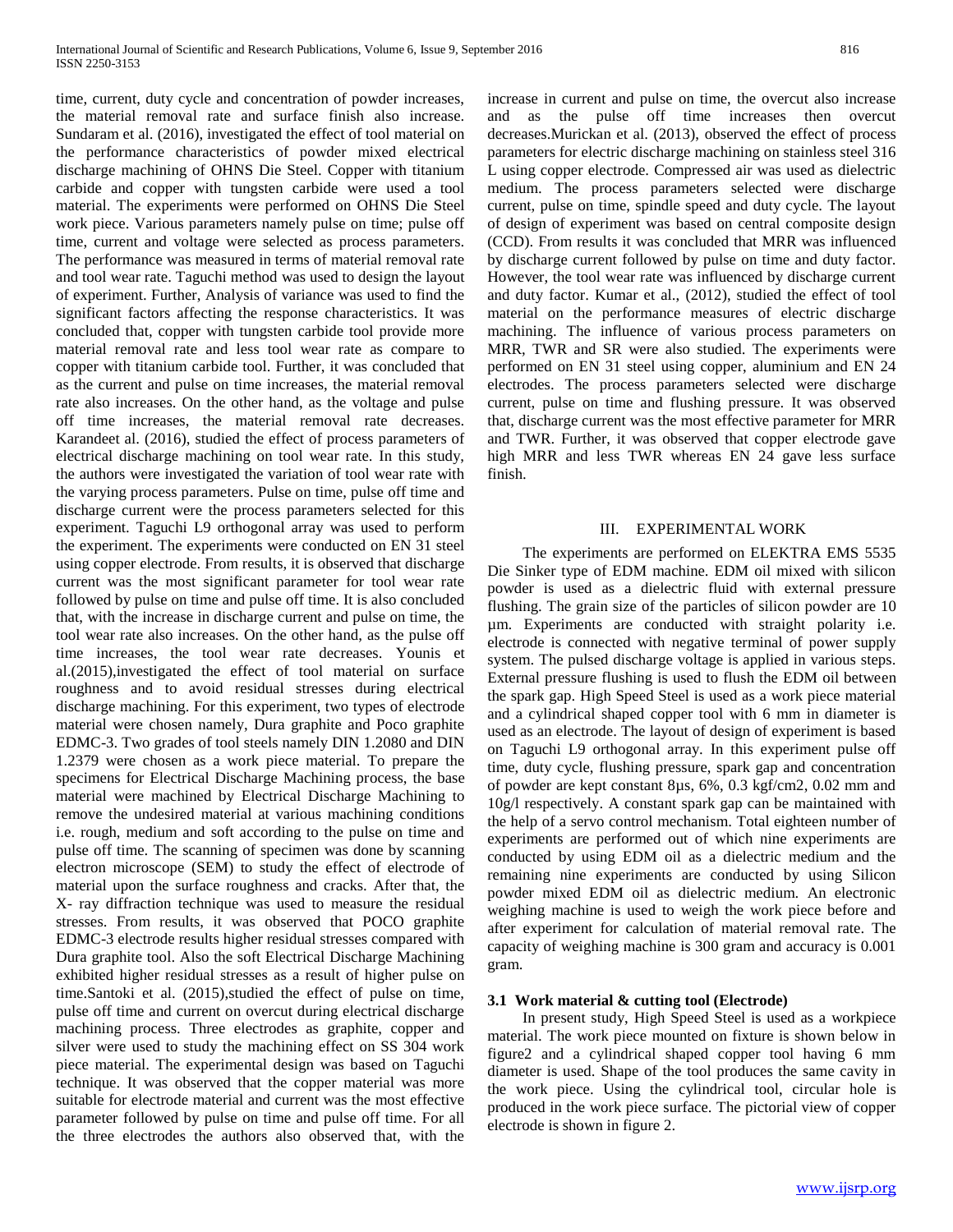**Figure 2. Copper Electrodes**



**Table 1. Chemical Composition of High Speed Steel**

| <b>Elements</b> | ◡      | Mn     |       | ື      | Si     | C <sub>o</sub> | W     | Cr    |      | Mo    |
|-----------------|--------|--------|-------|--------|--------|----------------|-------|-------|------|-------|
| (Weight %)      | 0.8193 | 0.2701 | 0.018 | 0.0143 | 0.3359 | 0.2286         | 5.938 | 3.575 | .808 | 4.980 |

# **3.2 Selection of Process Parameters**

 Process parameters are the variables within the process that affects the performance measure. Identification of the process parameters which affects the performance is an important task for any design of experiment to achieve better results. In order to determine the process parameters that may affect the performance characteristics of Die Sinker EDM, Ishikawa cause and effect diagram is constructed as shown in Figure 3.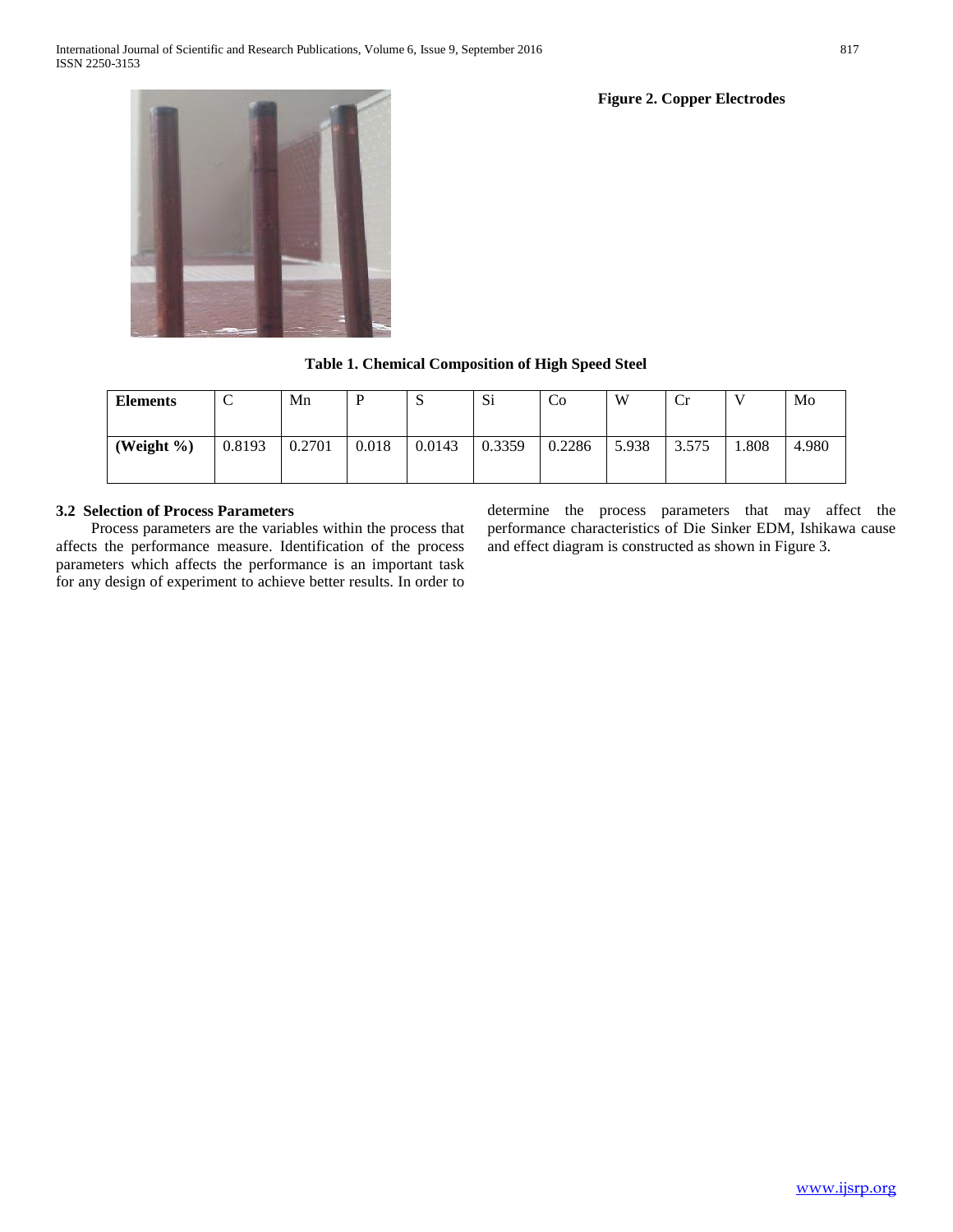

Figure 3. Ishikawa Cause and Effect Diagram

# **3.3 Design of experiments**

 For the present work, the layout of design of experiment (DOE) is based on Taguchi L9 orthogonal array. Taguchi design technique is one of the most important statistical tools for designing high quality process at low cost. Taguchi design technique uses a special design of orthogonal array to investigate the entire process parameter space with a less number of runs.Further, Analysis of Variance (ANOVA) is used to analyze the results obtained from Taguchi design technique.Minitab is statistical software used to design the experimental layout. In the present work three process parameters selected as current, pulse on time and voltage and each process parameter are varied at their three levels (see table 2).

**Table 2. Process Parameters and their Levels**

| <b>Machining</b>  | <b>Symbol</b> | Unit | <b>Levels</b> |       |              |
|-------------------|---------------|------|---------------|-------|--------------|
| <b>Parameters</b> |               |      | <b>Level</b>  | Level | <b>Level</b> |
|                   |               |      |               |       | لہ           |

| Current       |     | Amp  |    |     |     |
|---------------|-----|------|----|-----|-----|
| Pulse on Time | Ton | us   |    | 100 | 150 |
|               |     |      |    |     |     |
| Voltage       |     | Volt | 30 |     |     |

 The selection of orthogonal array generally depends on the three factors

- **1.** Number of process parameters
- **2.** Interactions between process parameters
- **3.** Number of levels for each process parameter

 For this experiment three process parameters namely current, pulse on time and voltage each at three levels have been selected. Thus the degree of freedom for each process parameter is 2 ( $DF$  = number of levels for a process parameter - 1). The sum of degree of freedom for these process parameters is 6 and L9 orthogonal array is selected. The L9 orthogonal array for these process parameters is shown in table 3.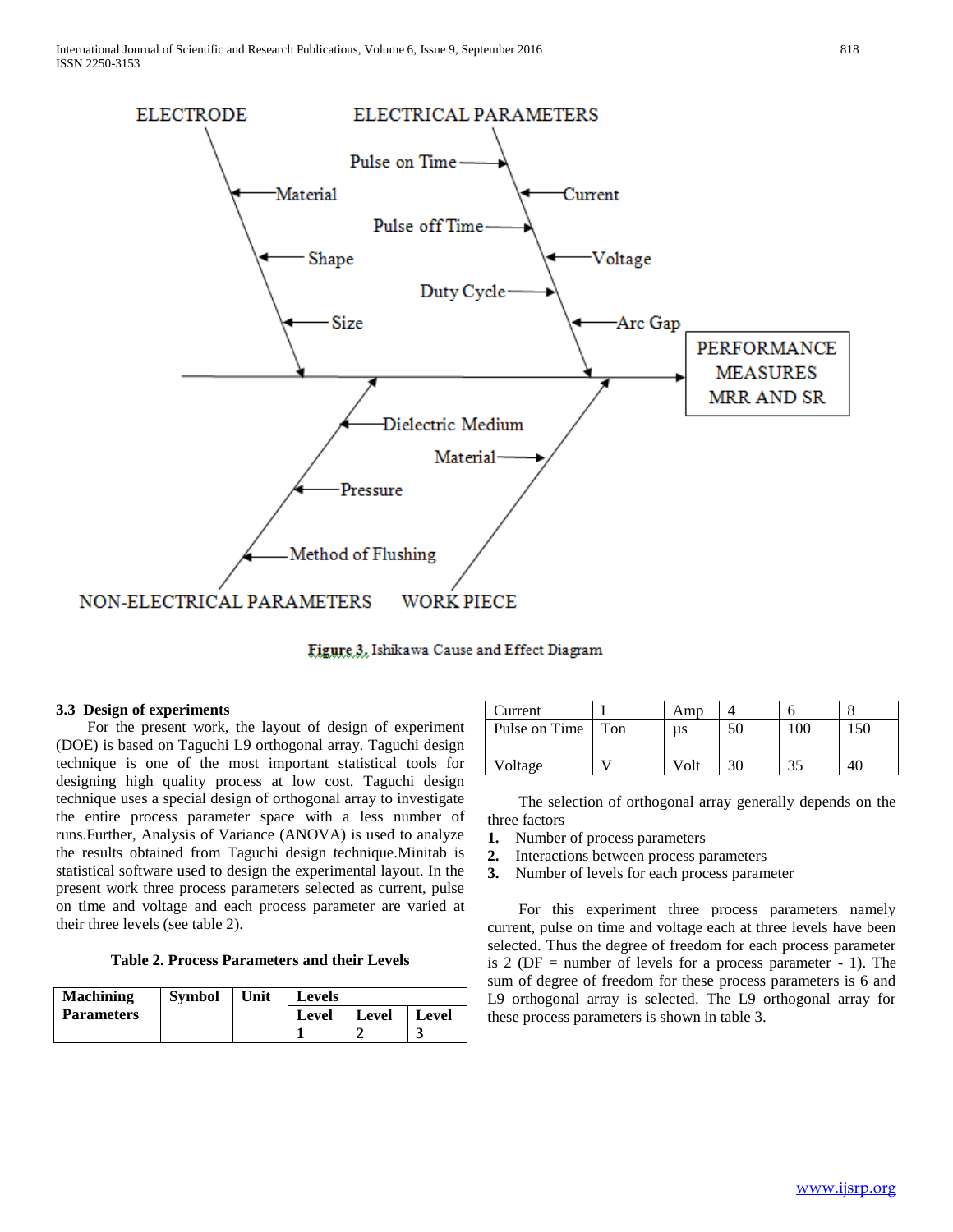| Column           | C1             | C <sub>2</sub> | C3                        | <b>Response Data</b> |            | <b>S/N Ratio</b> |                  |
|------------------|----------------|----------------|---------------------------|----------------------|------------|------------------|------------------|
| Run              | $\mathbf I$    | <b>Ton</b>     | $\boldsymbol{\mathrm{V}}$ | <b>MRR</b>           | ${\bf SR}$ | <b>MRR</b>       | $S_{\mathbf{R}}$ |
| $1\,$            | $\overline{4}$ | 50             | 30                        |                      |            |                  |                  |
| 2                | $\overline{4}$ | $100\,$        | 35                        |                      |            |                  |                  |
| $\mathfrak{Z}$   | $\overline{4}$ | 150            | 40                        |                      |            |                  |                  |
| $\overline{4}$   | $\sqrt{6}$     | 50             | 35                        |                      |            |                  |                  |
| 5                | $\sqrt{6}$     | $100\,$        | 40                        |                      |            |                  |                  |
| $\sqrt{6}$       | $\sqrt{6}$     | 150            | 30                        |                      |            |                  |                  |
| $\boldsymbol{7}$ | $\,8\,$        | 50             | 40                        |                      |            |                  |                  |
| $\,8\,$          | $\,8\,$        | $100\,$        | 30                        |                      |            |                  |                  |
| 9                | $\,8\,$        | 150            | 35                        |                      |            |                  |                  |

# **Table 3. L9 Orthogonal Array design matrix**

Where, I = Current, Ton = Pulse on Time,  $V = Voltage$ , MRR = Material Removal Rate,  $SR = Surface$  Roughness and S/N Ratio = Signal to Noise Ratio

# **4. EXPERIMENTATION**

 Experiments were conducted using an Electric Discharge Machine; model ELEKTRA EMS 5535 as per L<sub>9</sub> OA combinations for getting reliable database i.e.9×2 total 18 experiments conducted.For this work, a bit of HSS having 140mm in length and 10mm in width is used as a work piece and cylindrical shaped copper tool with 6mm in diameter is used as a tool. The complete work is done by an Electric Discharge Machine, model ELEKTRA EMS 5535. Figure 4 shows the experimental setup for present study.



**Figure 4.Experimental Setup**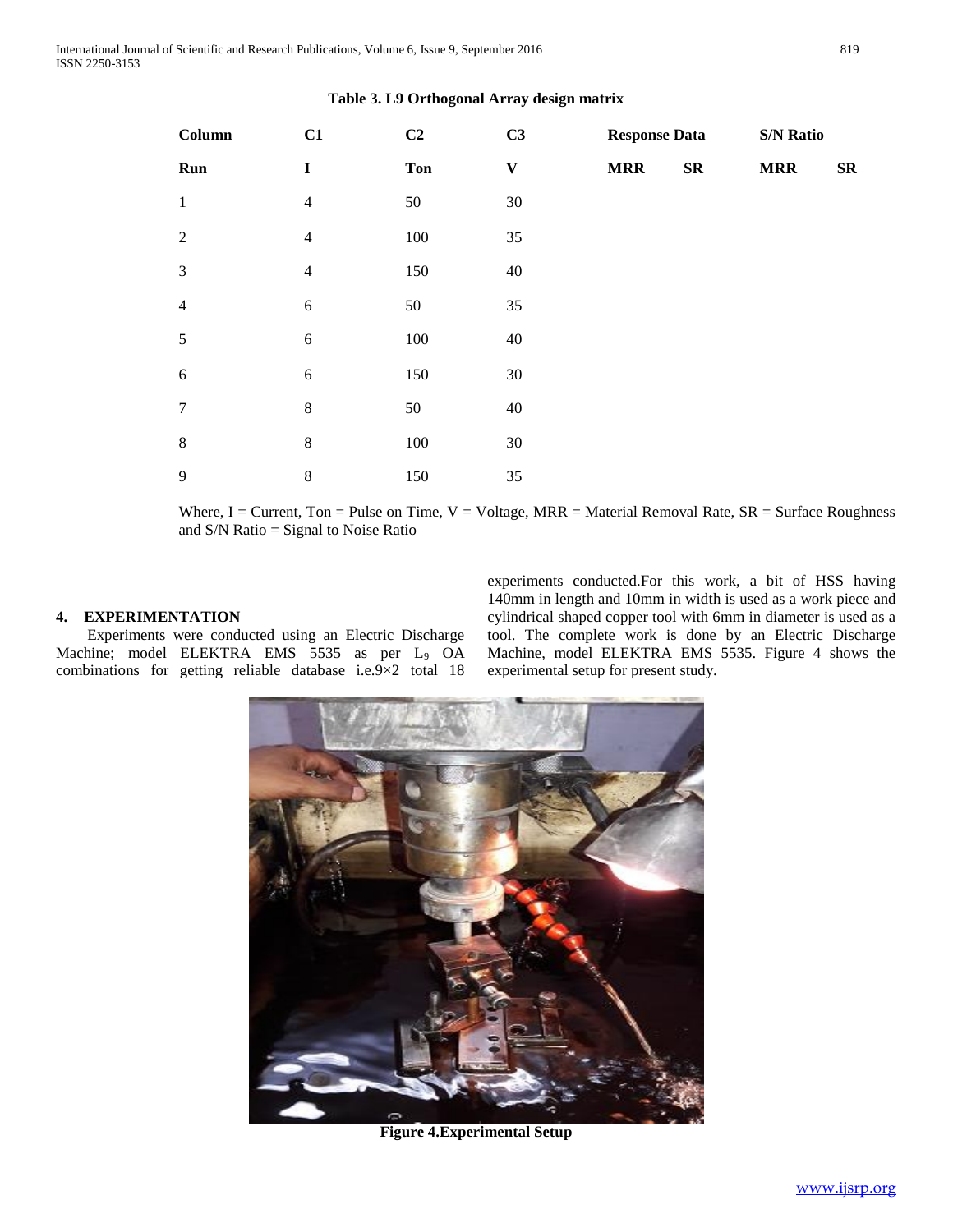# **4.1 Experimental results and analysis for MRR**

 In order to see the effect of process parameters on the MRR, experiments were conducted using L9 OA.Performance characteristics chosen for present investigation was material removal rate and surface roughness.The value for all 18 specimenswith silicon powder and without silicon powder was measuredand corresponding data is displayed in Table.The average values of material removal rate (Ra) for each parameter at levels 1, 2 and 3 for raw data and S/N data are displayed in Table 4.The S/N ratios for MRR are calculated as given in

Equation (4.1). Taguchi method is used to analyze the result of response of process parameter for higher the better (HB) criteria.  $SN_i =$ 

−10 <sup>1</sup> ∑ 1 2 =1 ………………………………………….. (4.1) Where, i= Experiment number, u= Trial number

Ni= Number of trials for experiment i,  $v=$ Response

| Run            | T | Ton | V  | <b>S/N Ratio For MRR</b> |                  |  |
|----------------|---|-----|----|--------------------------|------------------|--|
|                |   |     |    | <b>EDM Oil</b>           | <b>PMEDM Oil</b> |  |
| 1              | 4 | 50  | 30 | $-52.7278$               | $-50.1448$       |  |
| 2              | 4 | 100 | 35 | $-48.9710$               | $-47.4322$       |  |
| 3              | 4 | 150 | 40 | $-45.4818$               | $-43.9172$       |  |
| $\overline{4}$ | 6 | 50  | 35 | $-43.6619$               | $-42.1804$       |  |
| 5              | 6 | 100 | 40 | $-41.9927$               | $-40.8670$       |  |
| 6              | 6 | 150 | 30 | $-39.6928$               | $-38.4745$       |  |
| 7              | 8 | 50  | 40 | $-38.9924$               | $-37.8017$       |  |
| 8              | 8 | 100 | 30 | $-36.1097$               | $-35.5249$       |  |
| 9              | 8 | 150 | 35 | $-34.5492$               | $-34.1327$       |  |

#### **Table 4.Signal to Noise Ratio for MRR**

 From the observation table, it is clears that the EDM oil mixed with silicon powder as a dielectric medium gives more material removal rate as compared to EDM oil without silicon powder mixed in it. This is due to the fact that, the powder particles form a chain with the effect of electric forces at different places in the sparking zone. The formation of chain helpsin bridging the gap between the tool and work piece. Due to

this, the strength of dielectric medium decreases and an easy short circuit takes place, which causes early explosion in the spark gap and results a series of spark under the tool zone. As a result the process became more stable, thereby improving material removal rate. The comparison of material removal rate with and without mixing silicon powder in EDM oil is shown in Figure5.



**Figure 5.MRR with and without Powder Mixed in EDM Oil**

# **4.2 Results and analysis of SR**

 The S/N ratios for SR are calculated as given in Equation (2). Taguchi Design approach is used to analyze the result of response of machining parameter for smaller the better (SB) criteria.  $C<sub>N</sub>$ 

−10 ∑ 2 =1 ………….....………………...………………(4.2 )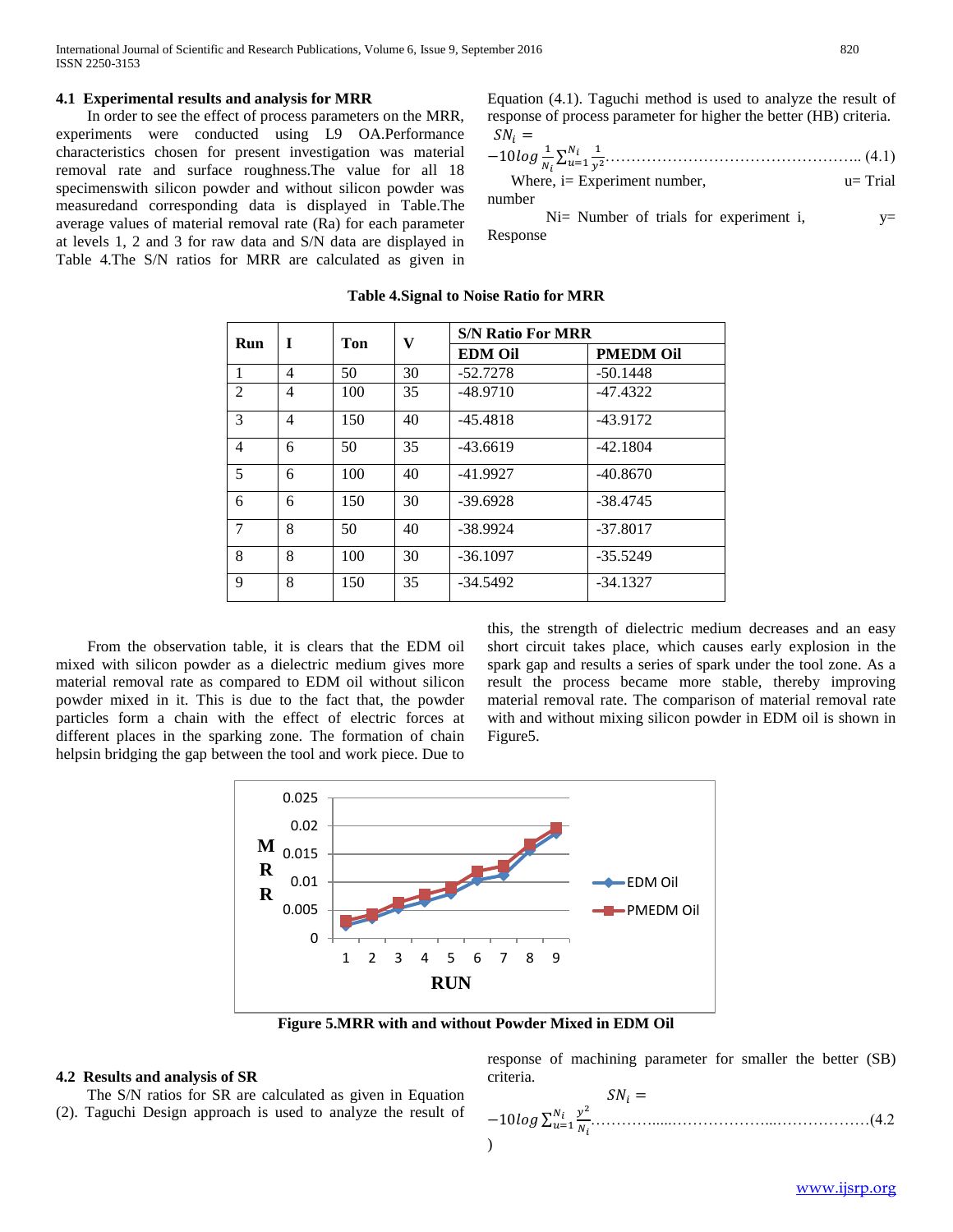| I<br>Run       |                | Ton | V              | S/N Ratio For SR |            |  |
|----------------|----------------|-----|----------------|------------------|------------|--|
|                |                |     | <b>EDM</b> Oil | <b>PMEDM Oil</b> |            |  |
| $\mathbf{1}$   | 4              | 50  | 30             | $-7.8187$        | $-6.2773$  |  |
| $\overline{2}$ | 4              | 100 | 35             | $-10.5009$       | $-9.3964$  |  |
| 3              | $\overline{4}$ | 150 | 40             | $-12.8096$       | $-12.0629$ |  |
| $\overline{4}$ | 6              | 50  | 35             | $-13.8569$       | $-12.9281$ |  |
| 5              | 6              | 100 | 40             | $-15.2985$       | $-14.5833$ |  |
| 6              | 6              | 150 | 30             | $-16.8771$       | $-15.9868$ |  |
| $\overline{7}$ | 8              | 50  | 40             | $-17.9855$       | $-17.4081$ |  |
| 8              | 8              | 100 | 30             | $-19.0462$       | $-18.5679$ |  |
| 9              | 8              | 150 | 35             | -19.9127         | $-19.4255$ |  |

**Table 5. S/N Ratio for SR**

 From the observation table, it is clears that the EDM oil mixed with silicon powder as a dielectric medium gives better surface finish as compared to EDM oil without silicon powder mixed in it. The comparison of surface roughness with and without mixing silicon powder in EDM oil is shown in Figure 5.



**Figure 5.SR with and without Powder Mixed in EDM Oil**

#### IV. CONCLUSIONS

 The main objective of this work is to investigate the effect of dielectric medium (silicon powder mixed with EDM oil) on MRR and SR and further is to find out the most significant values of different process parameters like current, pulse on time and voltage to maximize the MRR and to minimize the SR. For this work, a bit of HSS having 140mm in length and 10mm in width is used as a work piece and cylindrical shaped copper tool with 6mm in diameter is used as a tool. The complete work is done by an Electric Discharge Machine, model ELEKTRA EMS 5535. The layout of experiment is based on Taguchi L9 orthogonal array. The following conclusions have been made from this experiment:-

**1.** Silicon powder mixed EDM oil as a dielectric medium gives more MRR and better surface finish as compare to EDM oil without silicon powder.

- **2.** Voltage is not important for influencing material removal rate and the value of current and pulse on time is most effected the material removal rate.
- **3.** From results clearly definite that current is the most effective factor for material removal rate followed by pulse on time and last is the voltage.As the value of current and pulse on time increases, the MRR also increase.
- **4.** In case of MRR, the most significant parameter is current followed during pulse time and voltage.
- **5.** The value of current and pulse on time is most affected the surface roughness and the voltage is not important for influencing the surface roughness
- **6.** In case of SR, current and pulse on time are the most significant parameters. As the current and pulse on time increases, the surface finish decreases.

## V. SCOPE FOR FUTURE WORK

 The scope of traditional optimization techniques is very limited due to their complexity since they require large number of experiments. Due to this fact, these optimization techniques have very limited areas of application. On the other hand, Taguchi Design approach requires less number of experiments to optimize performance parameters. This design approach is best suited to optimize the performance parameters individually and hence it can also be applied to optimize other performance parameters like tool wear rate (TWR), overcut and surface integrity aspects like white layer thickness andheat affected zone (HAZ) etc. and to minimize the costing and environmental effects outcome of dry EDM is a better option to explore.

#### **REFERENCES**

[1] Vemulapalli C.D, *"Response Surface Methodology and Desirability Approach to Optimize EDM Parameters".* International Journal of Hybrid Information Technology, Vol. 9, PP. 393-406, 2016.